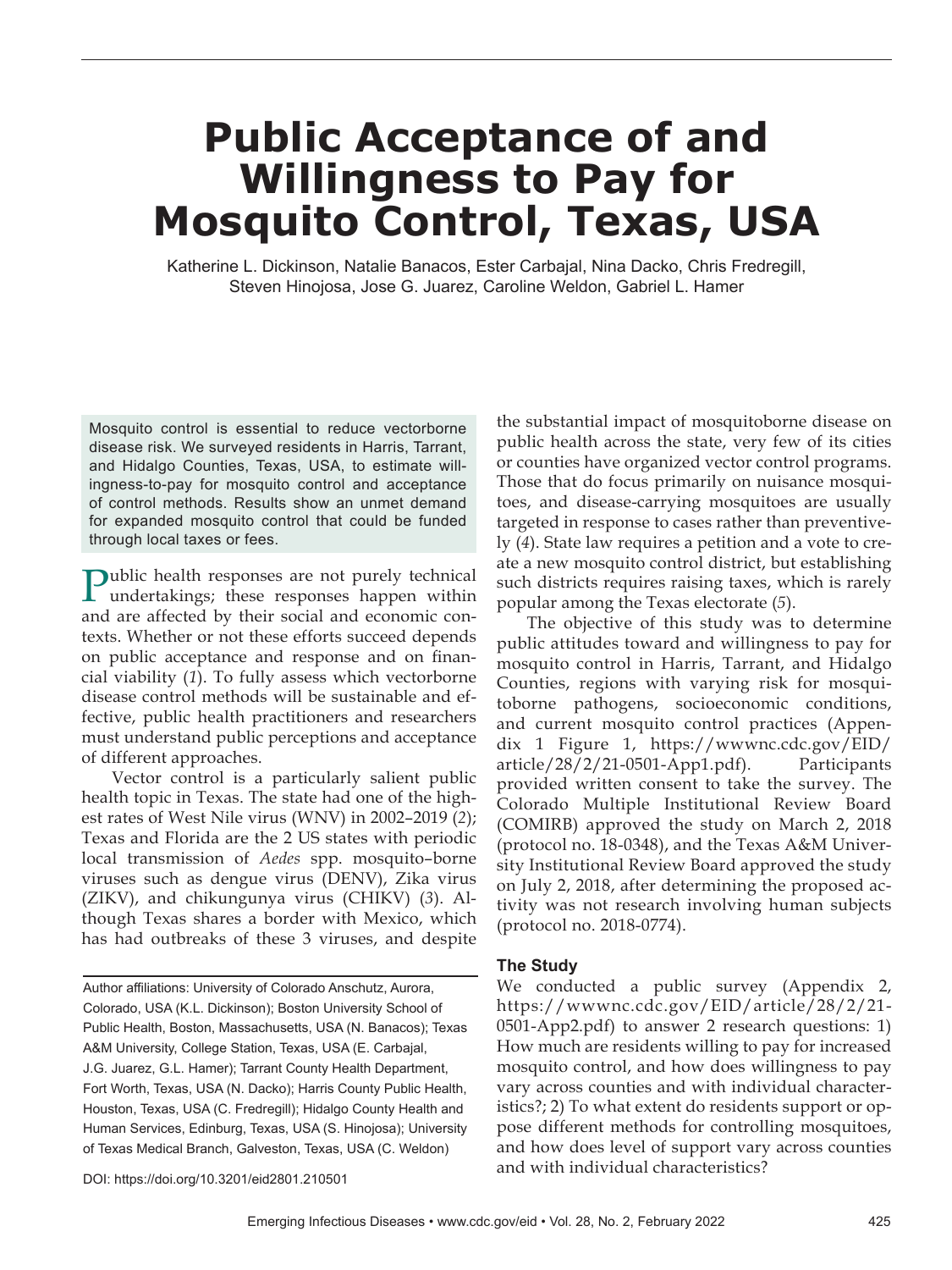To measure willingness to pay, we used a triplebounded dichotomous choice contingent valuation question design (*6*). We presented participants with background information about current mosquito control methods in their county, including the annual budget per person. We then asked whether they would support a proposal to expand mosquito control efforts in their county at different annual fees; their answers enabled us to estimate a WTP range for each respondent.

We then presented participants with fact sheets on 6 mosquito control methods: adulticides, larvicides, traps, and mass releases of genetically modified mosquitoes, sterile male mosquitoes, or mosquitoes artificially infected with *Wolbachia* bacteria. After viewing information about the control methods, participants were asked to indicate their level of support or opposition to the use of each method as part of an expanded mosquito control program in their area; responses were strongly oppose, oppose, neutral/no opinion, support, strongly support.

In total, 1,831 Texas residents participated in this survey: 610 from Harris County, 609 from Tarrant County, and 612 from Hidalgo County (Appendix 1 Table 1). Participants were willing to pay \$53.15 (95% CI \$50.09–\$56.21) per year on average to expand mosquito control in their area. Harris County residents expressed the highest WTP values at an average of \$56.74 (95% CI \$50.91–\$62.57), followed by

Hidalgo County residents at \$51.87 (95% CI \$46.60– \$57.14) and Tarrant County residents at \$51.74 (95% CI \$46.72–\$56.76). Differences in WTP values across counties were not statistically significant  $(\chi^2 = 1.22; p = 0.54).$ 

Women were willing to pay \$9 less for vector control than men (Figure 1). Persons with graduate degrees were willing to pay \$25 more than those with a high school or lower education level, and participants were willing to pay more with increasing income (controlling for education). Participants who identified as politically liberal were willing to pay about \$12 more than those who identified as moderate. On average, persons who reported knowing someone who had had WNV, DENV, or ZIKV were willing to pay \$21 more than those who did not, and persons who noticed many mosquitoes outdoors at the time of the survey were willing to pay \$12 more than those who did not (Figure 1).

Levels of support for the 6 different control methods were similar across counties (Figure 2). Lethal traps were the most favorable mosquito control method. Releasing genetically modified (GM) mosquitoes was the least favorable approach, although most participants still supported it. Support for different control methods varied with individual characteristics (Appendix 1 Figure 2). Women were less supportive of the 3 modified mosquito control methods (GM mosquitoes, sterile males, and *Wolbachia* infected) than men. Compared with White respondents,



**Figure 1.** Interval censored regression results showing variation in public willingness to pay for vector control as a function of individual characteristics and county, Harris, Tarrant, and Hidalgo Counties, Texas, USA. Dots represent point estimates and bars 95% CIs. Red line represents the reference category (e.g., male sex, non-Hispanic White race/ethnicity, respondents <30 years of age, respondents without children) (Appendix 1 Table 1, https://wwwnc.cdc.gov/EID/ article/28/2/21-0501-App1.pdf).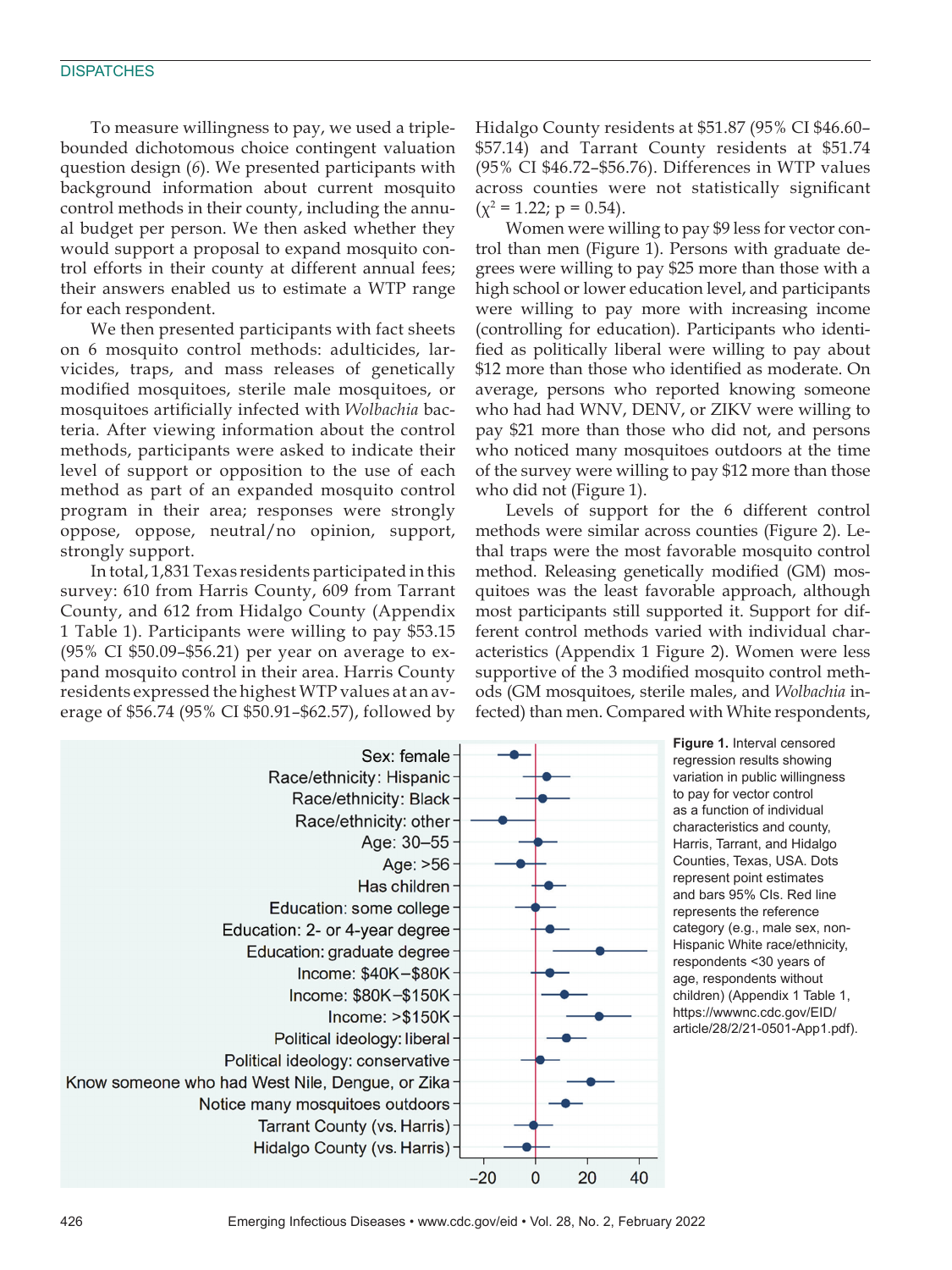

**Figure 2.** Average (mean) level of public support for mosquito control methods by county, Harris, Tarrant, and Hidalgo Counties, Texas, USA. Level 1, strongly oppose; 2, oppose; 3, neutral; 4, support; 5, strongly support. Kruskal-Wallis test used for differences in level of support across counties. GM, genetic modification.

Black respondents were less supportive of the sterilemale method. Respondents >30 years of age tended to be more supportive of several control methods than younger respondents. Higher education was somewhat predictive of support for adulticides, larvicides, and the sterile male method; respondents in the highest income group were more supportive of traps, adulticides, and larvicides. Respondents who identified as politically conservative were more supportive of adulticides compared with the politically moderate, whereas liberal respondents were somewhat more supportive of GM mosquitoes. Support for adulticides and the *Wolbachia* and GM approaches was also higher among respondents who knew someone who had had WNV, DENV, or ZIKV; respondents who reported noticing many mosquitoes outdoors were more supportive of adulticides and larvicides. Compared with Harris County respondents, Tarrant County participants were more supportive of traps and less supportive of adulticides.

When asked an open-ended question about why they supported or opposed different control methods, many participants said they were in favor of anything that would eliminate mosquitoes, to get rid of the nuisance or protect their families and communities from disease. Others emphasized that they would prefer a control method that was proven safe for humans and other animals. Whereas some expressed skepticism about the safety of GM mosquito options, others simply did not want more mosquitoes released in their area. "Oppose anything with genetically modified anything," wrote one participant. "That's how *Jurassic Park* began." In contrast, a participant who was in favor of the GM methods responded, "… I love the idea of using mosquitoes to fight mosquitoes."

#### **Conclusions**

Measuring public demand and support for mosquito control is crucial to successful vectorborne disease prevention strategy. Our results show a demand for expanded mosquito control that could be met through programs funded with local taxes or fees. Follow-up work should assess the feasibility of establishing such programs, examining policies that could enable or prevent local programs from emerging. Community engagement can promote mutual understanding and guide sustainable public health strategies to address the threat of vectorborne disease.

#### **Acknowledgments**

We thank the persons who were interviewed to help develop the survey and the persons who helped revise the survey questionnaire. We thank the Texas Department of State Health Services for their assistance with the interviews and questionnaire and the Centers for Disease Control and Prevention for reviewing the questionnaire and manuscript. We thank Scott Weaver for reviewing a draft of this manuscript.

This work was supported by the US Centers for Disease Control and Prevention (cooperative agreement no. U01CK000512). Its contents are solely the responsibility of the authors and do not necessarily represent the official views of the Centers for Disease Control and Prevention or the Department of Health and Human Services.